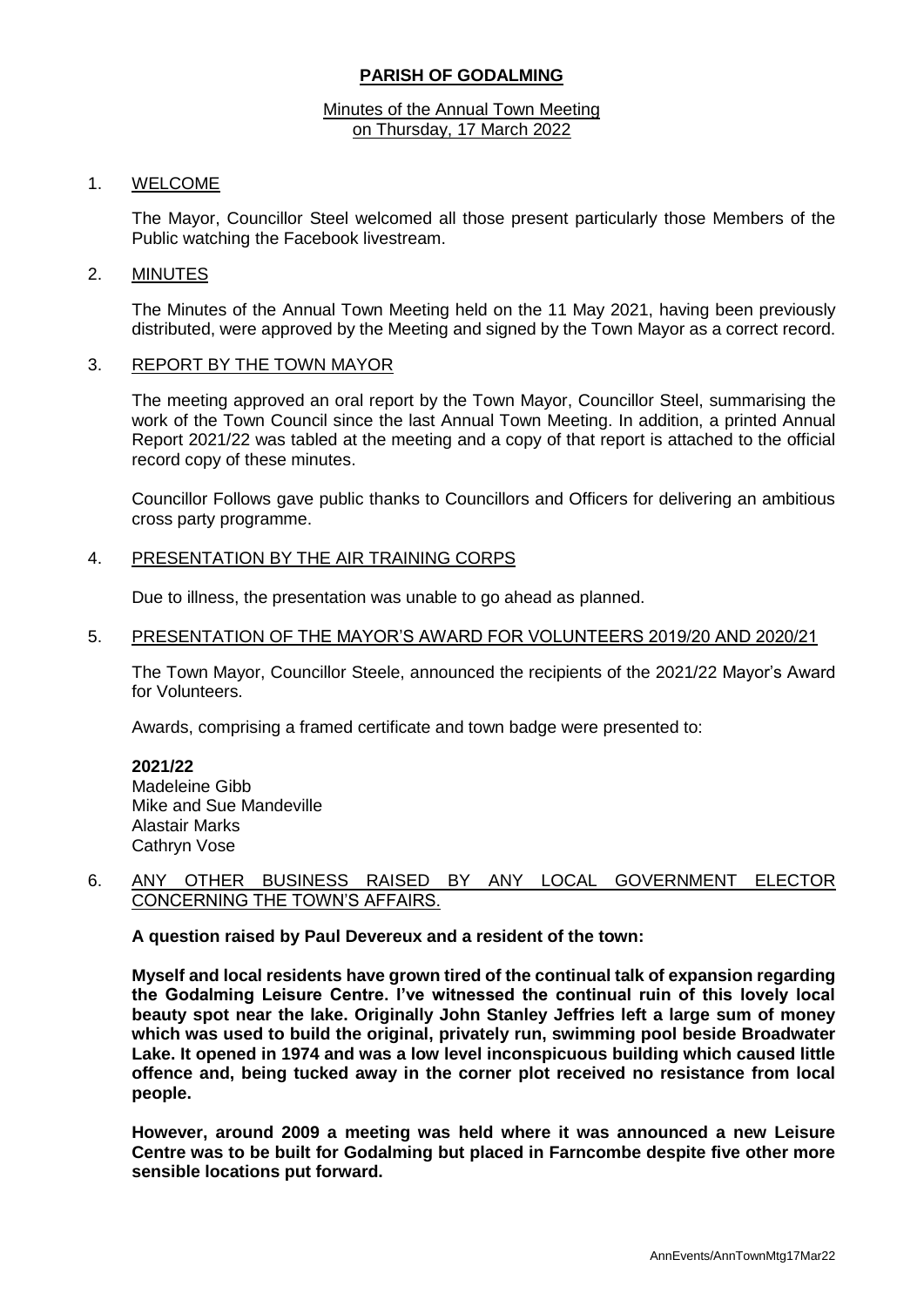**We were told it was the most cost effective (cheapest) quotation. When a resident asked the Waverley representative 'what happens if you ever wanted to expand the new leisure centre?' he was assured 'we cannot expand the leisure centre because it has to stay inside the same footprint as the original centre, it's against the law'.** 

**Before the work commenced residents were sent a Waverley BC leaflet reiterating the points raised at the meeting, explaining in writing that the Leisure Centre would not be expanded but that a small car park would be built to stop car parking in our nearby roads. There was great dismay and protests however when the large, well established willow tree and oak trees were cut down to make way for a much taller and in appearance (due to the great overhang) larger footprint building.** 

**Therefore, you can imagine our horror when, a couple of years ago, we found out, pretty much by accident, that Surrey County Council were planning to transfer land from Broadwater School to Waverley Borough Council to allow the building of a leisure centre extension with yet more car park. It seems that the process to transfer the land is still going on.**

**So tonight I want to ask what exactly is happening? What decisions are Waverley making and when will they be making them, and how do we the local residents get our voice heard better than we did in 2009? [QUESTION 1]**

**We are deeply worried about increased traffic on a narrow residential road which is the only route to and from the rest of Farncombe, and ripping up a green space for a car park seems crazy in a climate emergency.**

**Surrey County Council Highways are responsible for highways matters including commenting on planning applications that may have an adverse impact of traffic, they are also required to be mindful of accumulative effect of developments in an area.** 

## **If more leisure facilities are needed, why can't they go to much more appropriate locations, of which there are lots? [QUESTION 2]**

Cllr Steel and The Town Clerk answered on behalf of the Town Council:

Thank you for your question and of course your opinion regarding the continual ruin is noted, and is of course balanced against differing viewpoints.

It is not for Godalming Town Council to comment on alleged conversations, however, whether expanding the leisure centre is a lawful action or not in planning terms or whether there are underlying restrictions that preclude an expansion is for the Local Planning Authority to determine.

The questions asked are best made to Waverley Borough Council as the owners of the Godalming Leisure Centre. However, as with any local authority, Waverley Borough Council publishes its agendas of its meetings on its website and residents have the right to ask either formal or informal questions of the Council. The process for doing so is available on Waverley Borough Council's website. In regards to whether your voices are heard better than in 2009 I cannot say, but I think it fair to say that all administrations take into account the views of residents, but of course different administrations do have different priorities which may determine the weight given to differing viewpoints.

Whether there are more appropriate locations for additional leisure activities is of course a moot point, and whilst some may feel there are lots of alternative locations, what may seem an obviously appropriate site, on closer investigation, may not be so. That said, Godalming Town Council will shortly be opening a consultation on Farncombe Village & Binscombe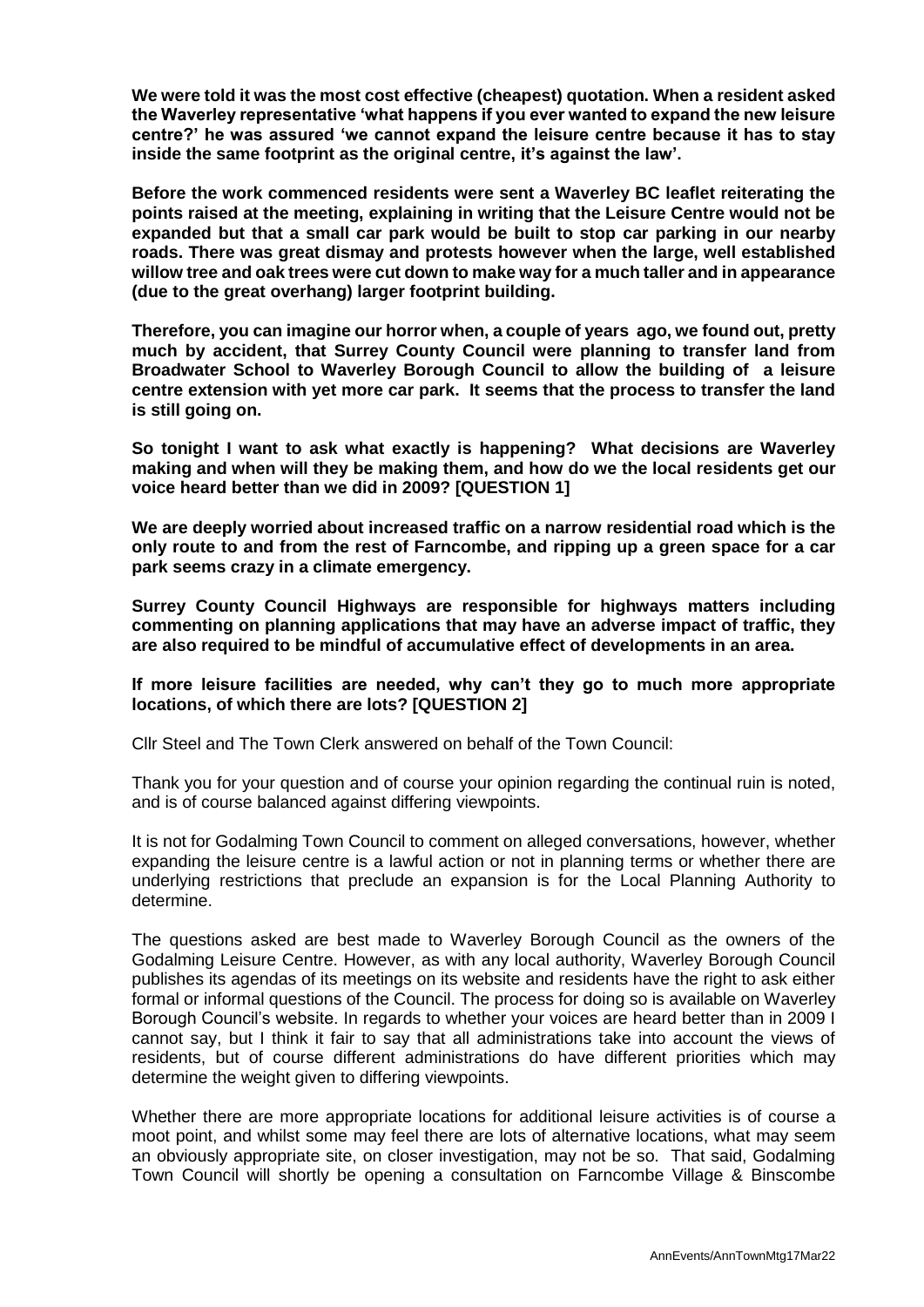Community Vision for a Greener Cleaner Sustainable Future. Within that document Godalming Town Council has stated that:

In considering the extension of the Leisure Centre, Godalming Town Council would wish to see a robust business case before any further development is allowed to take place in this, already significantly developed area of the park. Such business case should take into account the existing supply of recreational and fitness facilities in the area, including community facilities such as Broadwater Park School Community Gym, private membership fitness centres and multi-sports facilities in neighbouring areas such as the Surrey Sports Park as well as the specific needs of the community. Additionally, in light of Waverley Borough Council's declared climate emergency, GTC would question the desirability to focus additional facilities at the existing Leisure Centre location, as opposed to expanding opportunities at other locations, such as Godalming 6th Form College in Busbridge Ward or at Rodborough School in Milford, thus reducing the need for extended vehicle movements across the local road networks.

Additionally, Godalming Town Council would also wish to see comprehensive traffic analysis that model the impact of any extension of the Leisure Centre, especially in relation to any cumulative affect associated with the expansion of Broadwater School. Additionally, although potentially exempt by virtue of development for recreational purposes, Godalming Town Council would be concerned with the over-riding of Green Belt protection to provide additional car parking spaces. This is especially true as the land in question also forms part of the existing school playing fields.

Godalming Town Council would encourage all residents to provide feedback as part of the consultation.

Cllr Follows responded as a member of Waverley Borough Council, noting that as highlighted by Godalming Town Council, a robust business case would need to be established before any plans or proposals would be considered.

### **A question was raised by Rosa Garrett, a resident of the town:**

**The GTC draft consultation document states that Farncombe has 'featureless patches of grassed areas with limited benefits for wildlife. The verges, areas of grass and communal play areas located throughout the area are often scruffy and poorly maintained.' In the document it does not refer to the fact that Farncombe Council Estate was built on beautiful and ancient woodlands. Farncombe or Fernecome as it was known in 1086 boasted two ploughs, woodlands and large areas of meadow. But Farncombe is actually an ancient settled site and Bronze Age archaeological finds were unearthed in Northbourne. The scruffy patches of land in between the houses, Combe Rd and Longbourne play areas and Green Lane itself, were graced with glorious oaks and limes and horse chestnut trees that remained from the woods upon which the estate was built. However, it has been counted that at least 70 ancient and veteran trees have disappeared in the last 30 years, clearly leaving the Councillors to wonder what these featureless patches of grassed areas were ever for. It is a sad demise. I have known Waverley Borough Council to descend uninvited to cut down two 400 year old healthy trees in people's back gardens with no recourse to any consultation. 400 to 600 year old trees gracing Farncombe...think about it... saplings when George Fox preached in Fox's Barn; saplings at the time of Cromwell and the civil war. Until the whirr of the chain saws arrive unknown and unannounced and you look in dismay at the empty sky feeling such loss that another tree has gone**

**The document states 'Parks and green spaces contribute to all aspects of health and well-being including increasing levels of physical activity' The trees with their beauty, bird song, shade and abundant life is a tremendous promoter of joy, health and wellbeing and a main stay for the protection of biodiversity.**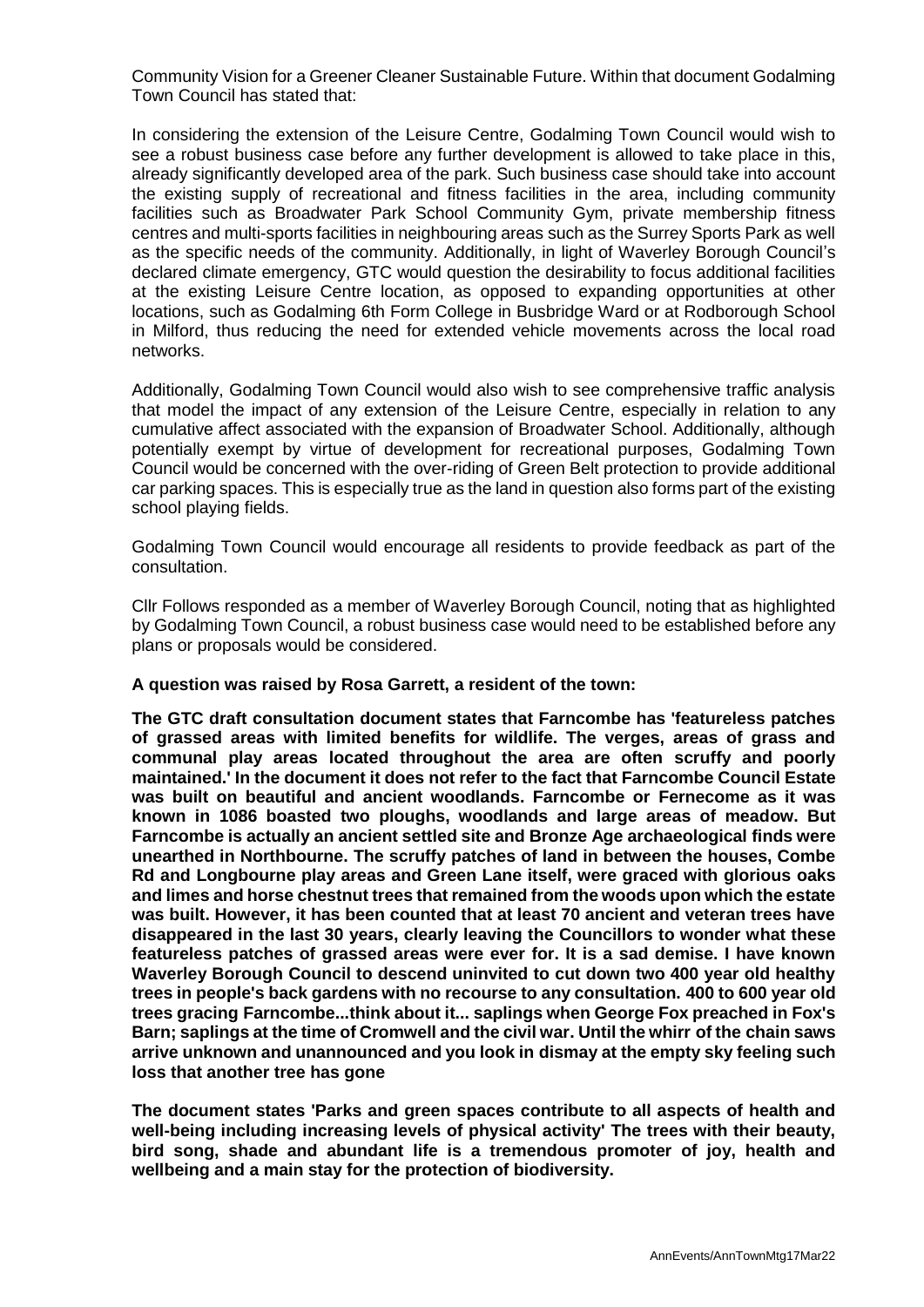### **My questions are:**

## **Does the Council agree that mature trees need to be protected?**

**And, as these ancient trees were actually a beautiful cohesive woodland at one time, can the Council envisage a future when these lost trees will be replanted in Binscombe and Farncombe to return our villages to their former natural heritage?** 

**And most importantly, are the Councillors willing to be innovative and resolute to fight for these veteran and ancient trees so that no more will be felled in Farncombe and Binscombe?**

Cllr Steel, Cllr Follows, Cllr Williams and The Town Clerk answered on behalf of the Town Council:

The document referred to will be published next week (week commencing 21 March 2022) and will be subject to public consultation which will allow for all views to be heard, However, it is correct that its preamble does state that 'that Farncombe has 'featureless patches of grassed areas with limited benefits for wildlife' which is why the document then goes on to seek ways that this could be changed.

Without knowing the specifics of the trees that you are referring to when you say that "WBC descended uninvited to cut down two 400 year old healthy trees", without knowing the specifics of the case, including location and dates, all we are able to say is that WBC is required to undertake regular survey of trees which grow on its land and have a duty to ensure that any risk posed by a tree is an acceptable risk in relation to its location. Trees may be protected by a Tree Preservation Order and any tree with such protection is subject to a consultation process through the planning process for work to be undertaken on it.

The draft Farncombe Village & Binscombe Community Vision for a Greener Cleaner Sustainable Future Godalming Town Council sets out the Town Council's desire in regards to tree planting and states that planting should have a focus on residential areas and verges for tree planting. As a community within a wider borough, GTC would wish to see tree planting being undertaken in line with the Waverley Tree Planting Strategy. Location of sites and type of trees should be identified through consultation with local residents, businesses and schools.

The Town Council has also stated that In order to provide added protection to trees not subject to a TPO, Godalming Town Council would wish to see WBC add all trees lying within a conservation area, protected woodland or other area where trees are subject to protection by a local policy from felling, topping, lopping, uprooting, wilful damage or wilful destruction with a trunk diameter of 75mm or more when measured at 1.5m above ground level, added to the WBC digital mapping system.

Godalming Town Council will, as part of its review of the Godalming & Farncombe Neighbourhood Plan, as is already the case for the wooded hillside of the town, seek to establish an area protection for the tree stock within the Farncombe and Binscombe area.

This is a document subject to consultation, and therefore needs the support of and comment from Godalming residents.

The questioner was informed that if they provided the details of the incident decribed GTC would make enquiries of WBC.

### **A question was raised by John Bennett, a resident of the town:**

**In February 2021 the Farncombe Initiative undertook a survey of all road junctions in Farncombe and submitted a list of over 40 junctions where the road markings were close to being invisible, even in daylight, and utterly impossible to see from the driver's**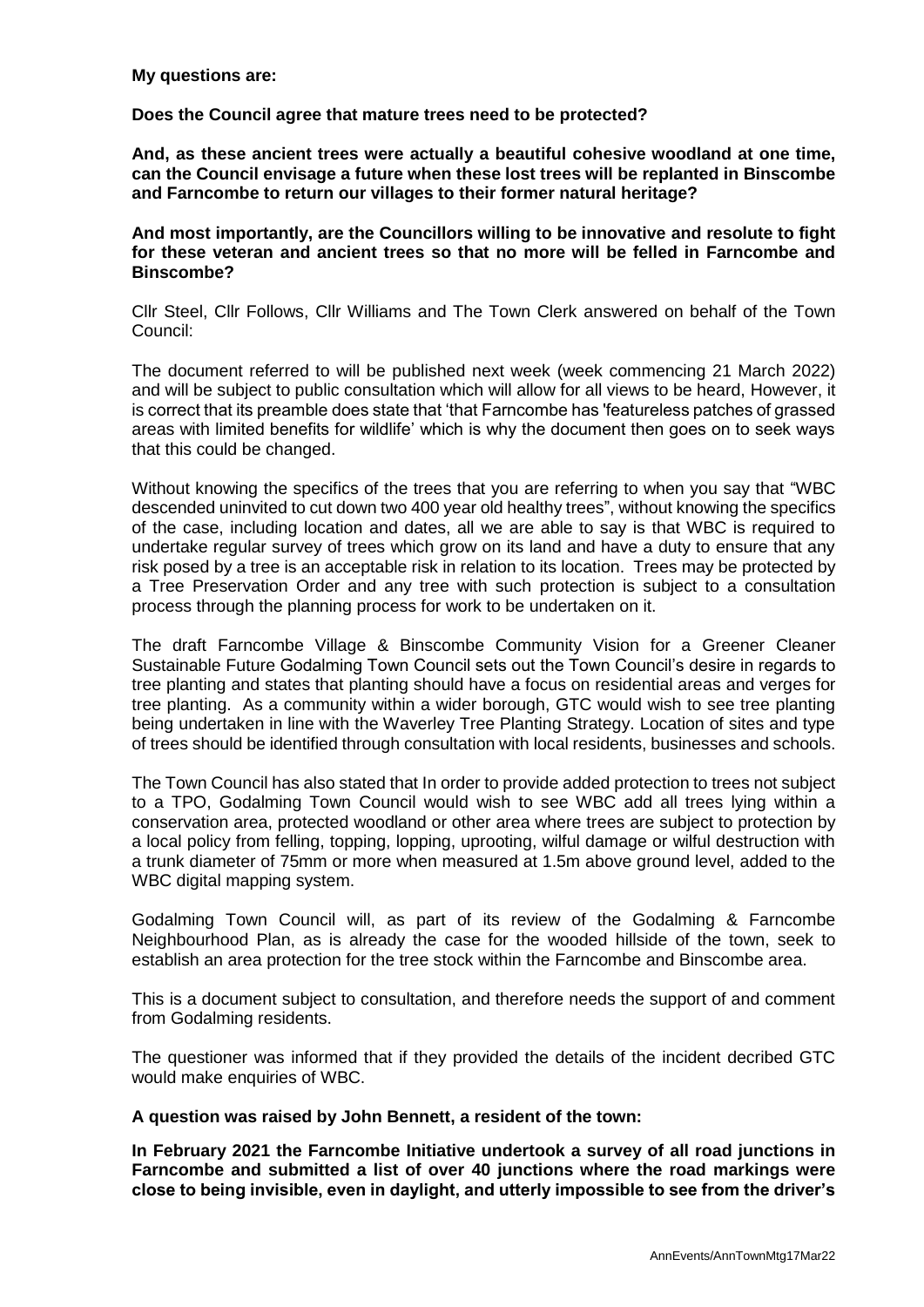**perspective at night. In addition, many of our roads had almost totally worn out central white lines.** 

**This audit was sent to SCC with a request to tackle this deplorable failure of maintenance, but a year later only seven junctions have received any attention. Apparently, the rest of these clearly dangerous junctions and the white lines themselves, "do not fit the criteria for a work order".** 

### **Is this not a major safety issue which should be dealt with by the Town Council and SCC as a matter of course?**

The Town Clerk and Cllr Penny Rivers answered on behalf of the Town Council:

Whilst individuals may have their own view on what constitutes a major safety concern, Surrey County Council must work to an established criteria to determine priorities and allocation of available funding. Whilst not directly the responsibility of Godalming Town Council, if the list in question is provided the list to the Town Clerk, he will look to review it and seek further clarification from SCC

Cllr Penny Rivers responded as the SCC representative for Godalming North and noted the lack of funding from SCC for this kind of maintenance.

### **A question was raised by Peter Stevenson, a resident of the town:**

#### **What is the Town Council doing to pursue the creation of a full sized skateboard park at Farncombe for our younger community?**

The Town Clerk, answered on behalf of the Town Council:

Following a presentation by a local resident on a vision for a skate and bike park in Farncombe, Godalming Town Council has written to WBC to set out is support for such a facility. GTC does not in itself have suitable land holdings to provide such a facility but will work with the borough council to seek solutions and identify opportunities.

### **A question was raised by Jagienka Rebielak, a resident of the town:**

**I live at Shackstead Lane which is way too narrow for the volume of traffic it currently serves. The road gets regularly blocked and cars parked outside end up damaged due to bigger vehicles, including double decker buses, trying to squeeze through. Please let me know what are the plans for this road? Could a one way system or traffic light instalment be considered?**

The Town Clerk Cllr Follows and Cllr Martin answered on behalf of the Town Council:

Highways is a SCC matter so all GTC can do is write to SCC to ask if there are any plans for this road.

It is believed that every possible permutation of traffic management has been considered for this road with no clear solution available that does not cause other traffic issues.

### **A question was raised by Anne Gray, a resident of the town:**

## **Apart from the giving an occasional grant to Farncombe Day Centre, what money does the Council give to support the elderly?**

The Town Clerk and Cllr Follows answered on behalf of the Town Council: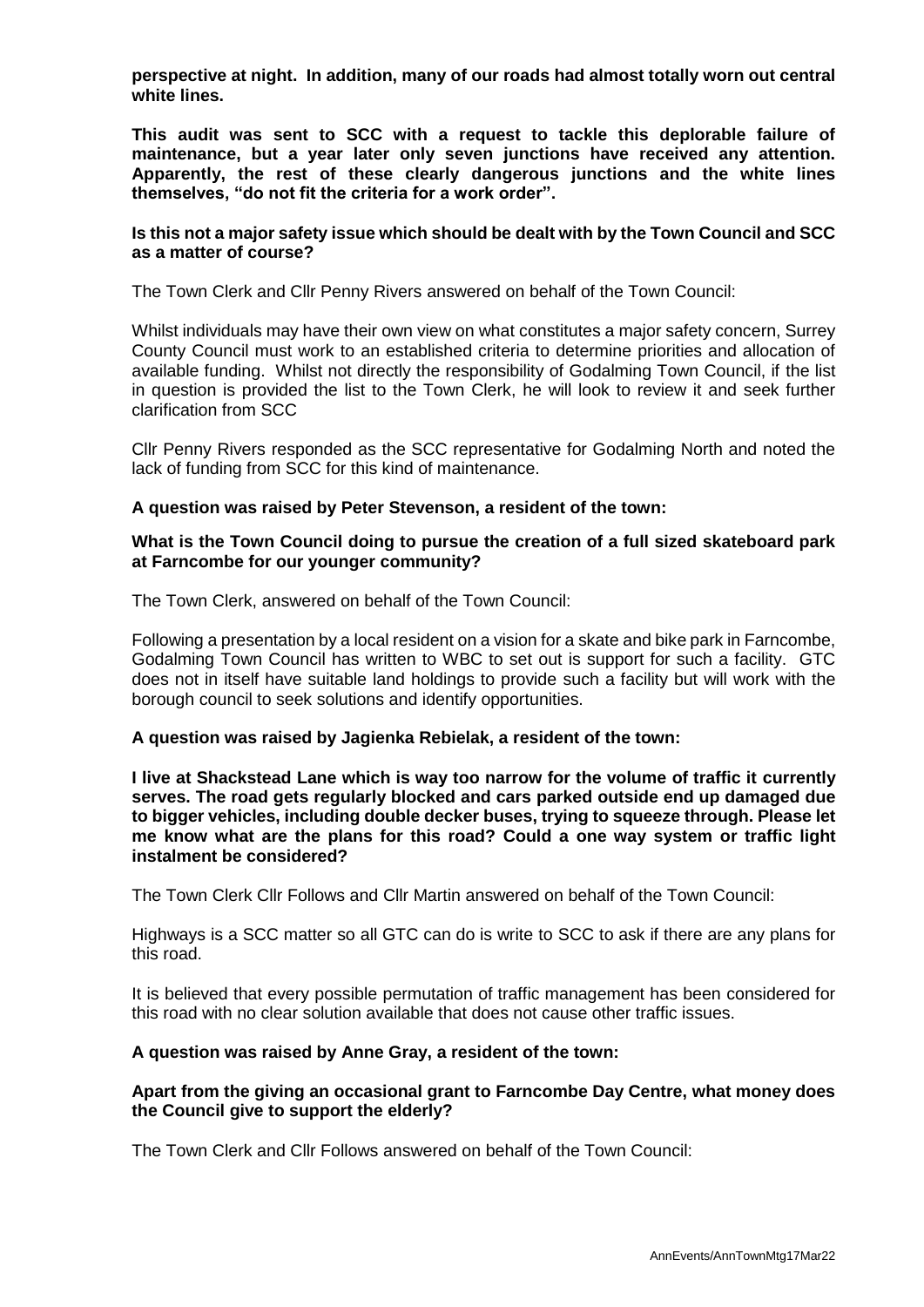Godalming Town Council's grant to Farncombe Day Centre is provided as part of a Service Level Agreement (SLA), which allows the Day Centre to provide a minibus to support vulnerable elderly residents access the day centre. In addition to the current SLA, which is in place until 2024, GTC also provided a grant to the Day Centre that allowed it to provide 'ready meals' to the elderly throughout the pandemic, the machine purchased by the grant also allowed the day centre to take over the Community Meal service from Waverley Borough Council.

In addition to the Farncombe Day Centre, GTC also provides a grants via Service Level Agreements to the Hospital Hoppa Community Transport and to the Citizen's Advice Waverley, both SLA';s are in place until 2024, thus providing financial certainty to those organisations. The grant provided by GTC to the Citizens' Advice means that GTC is the second largest single source of funding for the CAW and the SLA ensures that the residents of Godalming have access to a 5 day a week in person service based in central Godalming

The Council provides, through its community centres, space at a discounted rate for services aimed at the elderly. This includes the NHS outreach services, additionally the Council provides use of the Wilfrid Noyce Centre to the Godalming Film Society in order to be able to provide Relaxed Screening events that enable those with dementia and other health issues to be able to continue to enjoy the 'movies'.

The Council also supports two cemeteries which provide a tranquil environment for local residents. It is a fact, as it should be, that the majority of burials tend to be the more elderly residents. Not only are the cemeteries well maintained which provides peace of mind to surviving spouses and other relatives, the efficient and effective management of the Godalming cemeteries means that it is available to residents as an affordable alternative to cremation, thus offering a genuine choice.

The Council provides public conveniences, which during the campaign to get them re-opened, many residents, including the questioner, highlighted the importance of public conveniences to the elderly as a reason that GTC should fund the operation and maintenance of the public toilets.

There are a number of services provided that may not seem to directly support the elderly, but of which the elderly are significant beneficiaries, for example the provision of allotments.

# **A question was raised by Fiona Jenkins, a resident of the town:**

# **What are we doing about refugees from Afghanistan, Iran, Iraq and now the Ukraine?**

Cllr Follows answered that both Godalming and Waverley Borough Council are standing by to assist refugees from all conflict areas, but are awaiting clear guidance from the Government on how the various schemes that have been announced are to be implemented on a practical level.

The Mayor also asked Mr David Allen, President of Woolsack Rotary, to report on the Ukraine appeal collection held in the Town on the previous Saturday. Mr Allen reported that the collection raised over £7,000 and thanked residents for their generosity.

### **A question was raised by Damien Wheeler, a resident of the town:**

## **There has been a reduction of trains to Farncombe Station in off peak times Monday to Friday and Saturday. What is the Council doing to restore previous levels of service?**

The Mayor and the Town Clerk, Andy Jeffery, answered on behalf of the Town Council:

The Council wrote to SWS Railways regarding previous service reductions from Farncombe, which did result in the re-instatement of services. However, the improved service was short